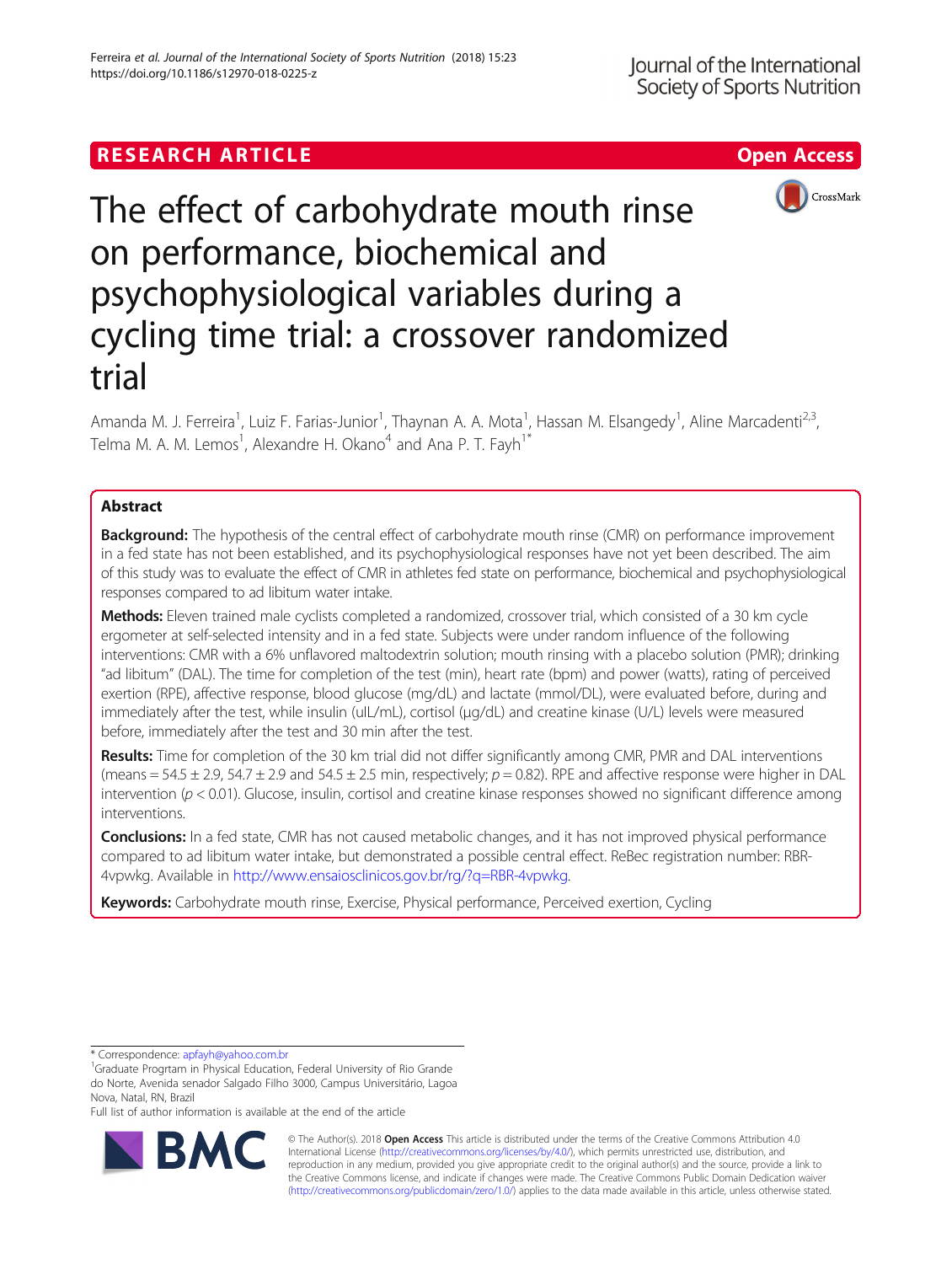# Background

Nowadays, sport and exercise science have advanced in the knowledge about ergogenic use of carbohydrates for delay or reduction of central fatigue  $[1, 2]$  $[1, 2]$  $[1, 2]$ . To date, the ergogenic effects of carbohydrate intake and its physiological responses, including hormones secretion are wellestablished during prolonged exercise [\[3](#page-7-0), [4\]](#page-7-0). However, in short duration and high intensity cycling exercises or in first hour of exercise [\[5,](#page-7-0) [6](#page-7-0)] the carbohydrate intake is not recommend because to high muscle glycogen availability [[7\]](#page-7-0). Thus, main strategy adopted to improve the performance had been the preparation before competitions and use of hydration strategy  $[8]$  $[8]$  $[8]$ . The drinking ad libitum (DAL) strategy, in which there is a free-choice fluid intake, has been well-suited to high-intensity cycling exercises for maintaining hydration status [[9](#page-7-0)–[11\]](#page-7-0), particularly in time trials [\[10\]](#page-7-0).

From another perspective, a hypothesis has emerged that rinsing the mouth with a solution of carbohydrates without swallowing has an ergogenic effect in these modalities. The study by Carter et al. [\[12\]](#page-7-0) was the pioneer and observed that there was an improvement in performance when cyclists adopted CMR without swallowing during a 1 h time trial at relatively high intensity (75%  $W_{\text{max}}$ ). Afterward, other studies too reported an enhanced performance after CMR on 60 min trial [\[13](#page-7-0)–[17\]](#page-7-0). In this sense, the CMR strategy was included in the last official positioning of the American College of Sports Medicine for improvement of physical performance in exercise with duration less than 1h[[1\]](#page-7-0). The possible mechanism responsible by improved performance after CMR is detection of carbohydrate by taste receptors in the oral cavity send afferent neural signals directly to the brain, activating brain regions presumed to be involved in reward and motor control, regardless of their absorption by the gastrointestinal tract [\[2](#page-7-0), [14](#page-7-0), [18](#page-7-0), [19](#page-7-0)]. However, in most of these studies that found effect positive, the athletes were exposed to the CMR being fasted [\[12](#page-7-0), [13,](#page-7-0) [17](#page-7-0), [20](#page-7-0)], and it is not common among athletes before exercise. Contrarily, other studies showed no effect of CMR on performance in a fed state compared to mouth rising with placebo solution or solution with different carbohydrate concentration [[21](#page-8-0)–[23](#page-8-0)].

These findings suggest that effect of CMR on performance improvement in a fed state remains unclear. To date, is not know the effect of CMR on hormones secretion related to carbohydrate consumption (eg. cortisol and insulin), as well, the effect of CMR with athletes in a fed state on perceived exertion and affective response during time trail test also not described. Additionally, there is still no study comparing the CMR strategy with traditional recommendations for cycling in this type of test, in which individuals are fed and are guided about hydration strategies [\[10](#page-7-0)]. Therefore, the aim of the present study was to evaluate biochemical and psychophysiological responses

under the CMR strategy in individuals at a fed state, compared to DAL and a placebo.

## Methods

# Recruitment and participants

Fourteen male trained cyclists were recruited to participate in the study. Participants were cycling for at least 150 km about 5 h/wk. and were heat acclimated. Exclusion criteria included smoking, previous diagnosis of chronic diseases and musculoskeletal injuries within the last 6 months that could interfere with training routine. The recruitment occurred through the dissemination of the study in digital media and personal contact, in the Department of Physical Education of the Federal University of Rio Grande do Norte and in cycling teams of the city of Natal-RN, Brazil, that meet periodically in several places of the city. This study was approved by the Research Ethics Committee of the Federal University of Rio Grande do Norte under protocol number 31747714.7.0000.5568. All participants were informed about the procedures and signed an informed consent form prior to enrollment in the study. The final number of participants included in the present study was based on the study of Carter et al. [\[12\]](#page-7-0). Sample size was calculated with a test power of 90% and significance level of 5%. The protocol of this randomized crossover clinical trial was registered on a publicly accessible database ([http://](http://www.ensaiosclinicos.gov.br/rg/RBR-4vpwkg/) [www.ensaiosclinicos.gov.br/rg/RBR-4vpwkg/\)](http://www.ensaiosclinicos.gov.br/rg/RBR-4vpwkg/).

### Study design

Each subject attended the laboratory on five different occasions. The first visit aimed to characterize subjects by application of an anamnesis form, collection of anthropometric data and evaluation of performance in an incremental exercise test to exhaustion. The second visit was a familiarization session with the experimental procedures. In the 3th to 5th visits, in random and cross order, the participants completed a 30 km cycle ergometer time trial. All tests were performed in the afternoon and in an acclimatized room, with control of temperature and humidity (average temperature of 22.1 °C and humidity of 72.5%). Participants were instructed to abstain from alcohol, caffeine, tobacco and exercise, and also to stay properly hydrated for 24 h prior each visit. It was mandatory the ingestion of 500 mL of fluid 2 h before the tests to ensure that participants were hydrated, according to the recommendations from the American College of Sports Medicine  $[24]$  $[24]$  $[24]$ . All test sessions were conducted at the same time of the day and subjects were in a fed state with a minimum of 2–3 h from the last meal. Participants were also instructed not to change your eating pattern during the study and in the days leading up to the tests, particularly the last meal prior testing. In addition, they were advised to record all foods and beverages consumed throughout the day, including type and amount of food,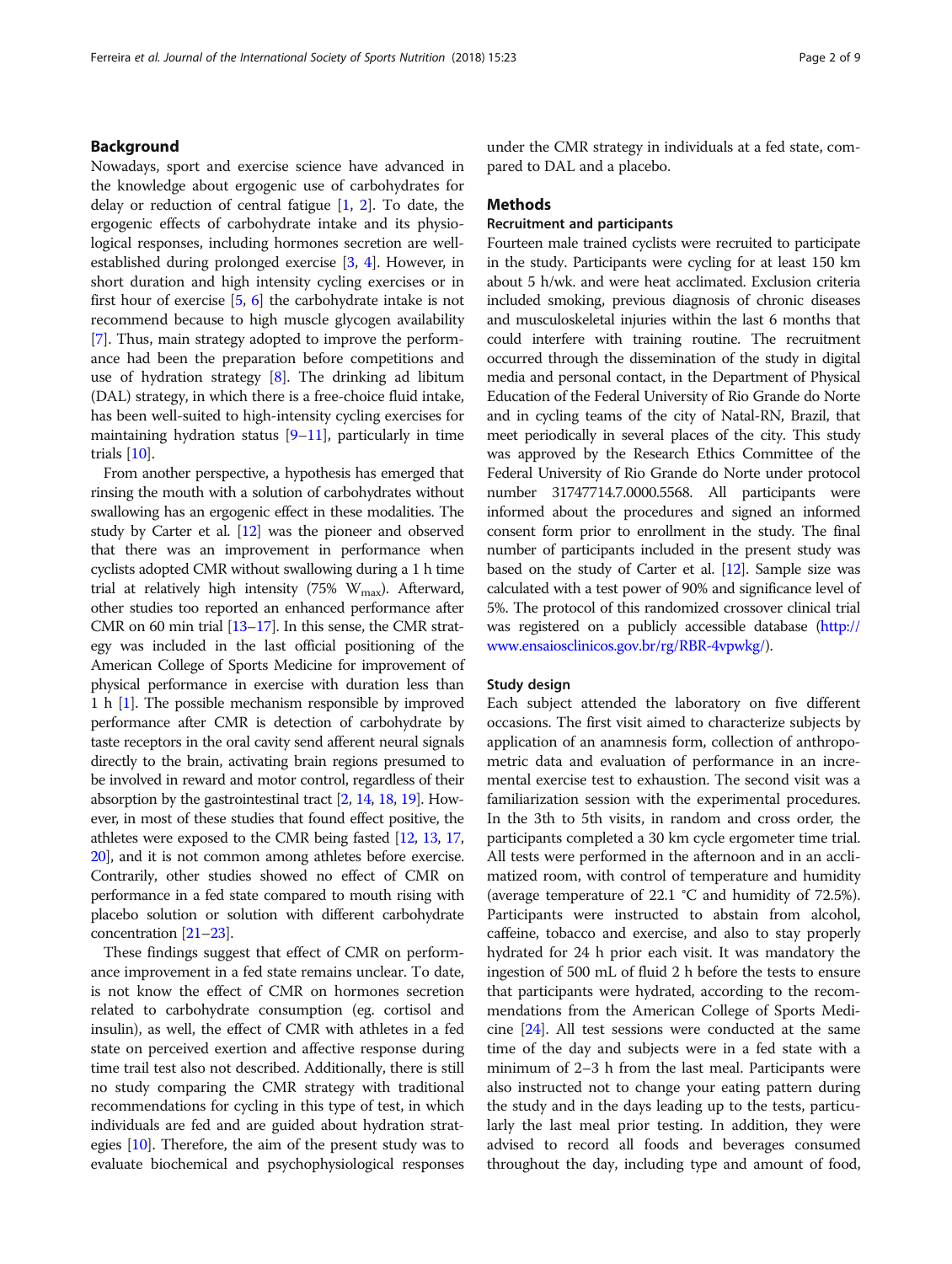and time of consumption in a diary. Based on this food diary, nutritional composition was analyzed using the software (DietWin<sup>®</sup>, 2015).

# Anthropometric evaluation

We evaluated the following anthropometric parameters: body mass, height, and skinfolds. Body mass (kg) and height (m) was determined by a portable digital scale coupled to a stadiometer Welmy® (W 110 H, Santa Bárbara d'Oeste, SP, Brasil), with accuracy of 0.1 kg and 0. 01 cm, respectively. These parameters were used to calculate the body mass index (BMI, kg/m<sup>2</sup>) for classification of the nutritional status according to the cut-off points defined by the World Health Organization [\[25\]](#page-8-0). All measurements of skinfolds (triceps, subscapular, chest, biceps, iliac crest, abdominal, medial thigh and calf) were made on the right side of the body by using a compass (Cescorf®) with accuracy of 0.1 mm. Skinfold measurements were used for calculation of body density using the generalized equation proposed by Jackson and Pollock [[26](#page-8-0)] and later converted to fat percentage, according to formula proposed by Siri [[27](#page-8-0)].

### Incremental exercise test

Participants performed an incremental exercise test on cycle ergometer (Velotron, Racermate, Inc., Seattle, WA, USA) to determine maximum heart rate (HRmax), peak oxygen uptake (VO<sub>2</sub>peak) and peak power output (Wmax). The protocol of test began at 100 W for 1 min followed by fixed increments of 25 W per minute until volitional exhaustion or cadence lower that 80 rpm. Heart rate (beats/ minute) was continuously recorded throughout the test using a Polar Monitoring System (RS800cx, Polar Electro®, Oy, Kempele, Finland). Oxygen uptake was continuously recorded using a breath-by-breath gas exchange automatic system (Quark - CPET, Cosmed, Roma, Italy). Wmax was defined as the power output reached during the last full stage completed before volitional exhaustion. HRmax was considered the greater HR achieved during the test [\[28](#page-8-0)]. The higher mean oxygen uptake of 30 s during incremental exercise test was defined as the  $VO<sub>2</sub>peak$  [[28\]](#page-8-0).

### Experimental interventions

Participants were under random influence of the following interventions in a fed state: carbohydrate mouth rinse (CMR), placebo mouth rinse (PMR), and drinking "ad libitum" (DAL). The CMR intervention consisted of a solution for carbohydrate mouth rinse comprised 6.4% of unflavored maltodextrin (Atlhetica®), in accordance with recommendations from literature [[6](#page-7-0)]. Subjects received 25 ml of the solution in a cup after every 3.75 km (12.5% of the time trial completed), replicating protocols used in this area of investigation [[7](#page-7-0), [23](#page-8-0), [29](#page-8-0)]. They were instructed to rinse the fluid around their mouths for about 10 s, and then, spit the

whole solution in a container indicated by the investigator. The expelled volume of liquid was measured to ensure that ingestion of solution was not significant. The PMR intervention consisted of a placebo solution prepared from artificial sweetener sucralose in powdered form, concentration of 0.08  $g/L$ . *prior* to the beginning of protocol, we performed sensorial analysis tests to adjust the taste of the placebo solution, to ensure that the interventions had similar taste. The DAL intervention consisted of water availability as much as the subjects wanted (ad libitum) in cups of 150 mL, and the volume ingested was registered.

## 30 km time trial test

Participants performed the 30 km time trial tests using a cycle ergometer coupled to the computer (Velotron, Racermate, Inc., Seattle, WA, USA). Participants were allowed to pedal at a preferred cadence and were encouraged to finish the 30 km time trial in lower time as possible. During the 30 km time trial tests, cadence (rpm), speed (km/h), and power output (W) were recorded by software coupled to cycle ergometer. Further, heart rate (HR, bpm) was monitored using a Polar Monitoring System (Polar RS800cx, Kempele, Finlândia). Every 7.5 Km (25% of the time trial completed), the rating perceived exertion was recorded using scale of RPE proposed by Borg [\[30](#page-8-0)]. In the same moment, the affective response was recorded using the Feeling Scale proposed by Hardy and Rejeski [[31](#page-8-0)] for monitor level of pleasure or displeasure during exercise. The time to complete the 30 km time trail tests were recorded by software coupled to cycle ergometer. Participants were not notified about their times to complete time trials in any session throughout the study period as well as they were not informed about performance variables during all time trials tests. In each time trial test, the weight loss (%) was calculated by weight after minus weight before time trail divided by weight before.

## Biochemical variables

Biochemical markers assessments were creatine kinase, insulin and cortisol. Blood samples (10 ml) were collected from an antecubital vein by a trained professional using syringe and disposable needles. Blood samples were collected immediately before, immediately after and 30 min after time trail cessation, in heparin containing tubes and centrifuged at 4000 rpm and 4 °C. Plasma aliquots were stored at − 75 °C to posterior analysis. Biochemical analyses were performed in duplicate using standard commercial kits (Labtest®, Minas Gerais, Brazil). Plasma insulin (uIL/mL) and cortisol ( $\mu$ g/dL) concentration were measured by chemiluminescence (Immulite® 1000 Imunoassay System, Siemens, Germany), with maximum intra-assay coefficient of variation was 4.8 and 7 for repeat samples, respectively. Creatine kinase (U/L) levels were measured by the electroenzymatic method (Labtest<sup>®</sup>,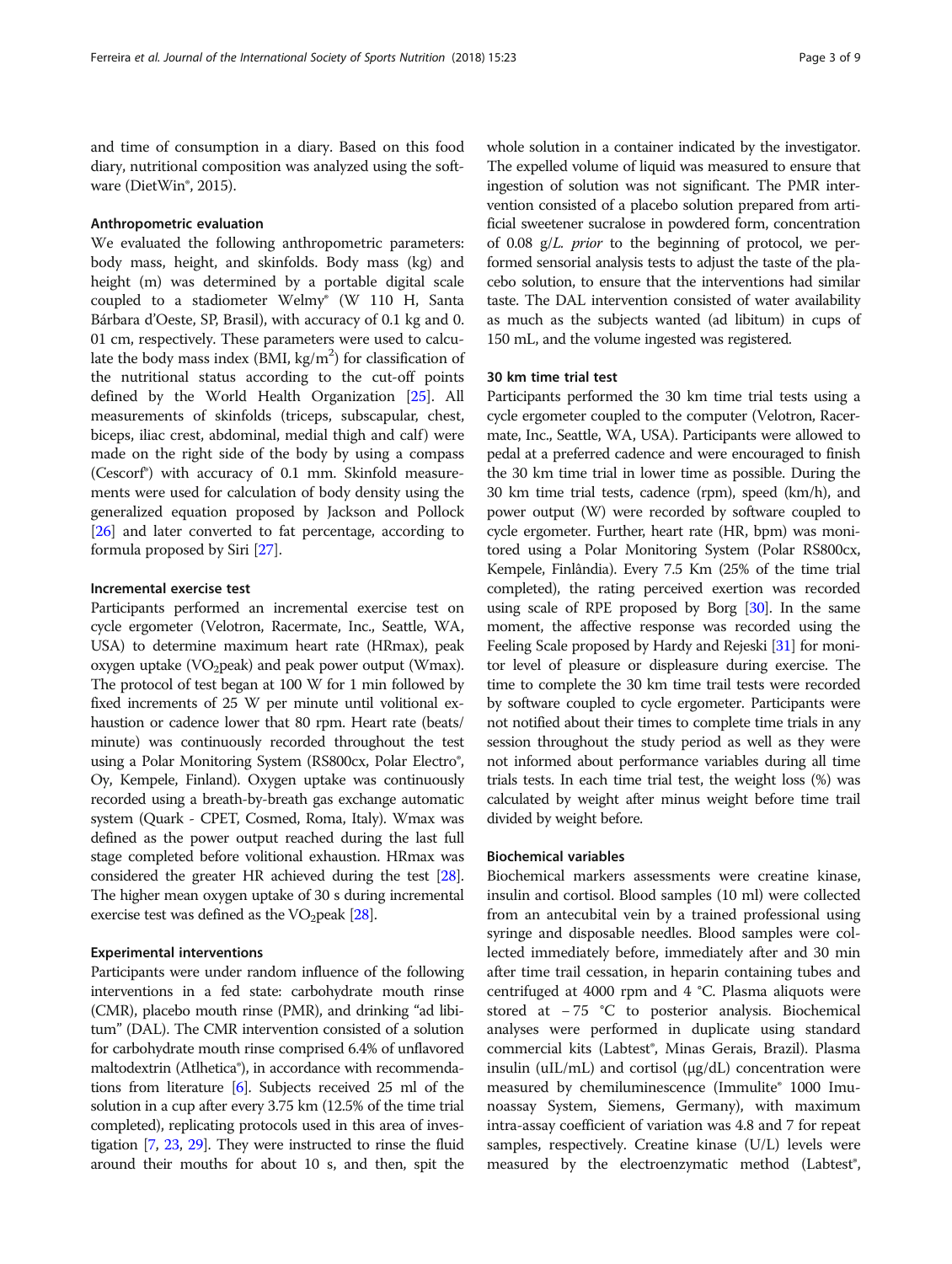Minas Gerais, Brazil), with maximum intra-assay coefficient of variation of 6%. For reduce inter and intra-assay variance during analysis, the same laboratory technician perform all analysis. All pipettes were properly calibrated and were pre-wetting tip in the solution to be pipetted. Additionally, before and during the time trial tests every 10 km completed, the glucose (mg/dL) and lactate (mmol/ dL) were monitored. For this, blood samples (0.3 μL) were taken from the fingertip and analyzed immediately for

blood lactate concentration using reagent strips (Accu-

### Statistical analysis

trend®, Roche, German).

Data were recorded in a database created on Microsoft Excel® version 2013. Statistical analysis was performed using SPSS<sup>®</sup> 22.0 software, and the carry-over effect was evaluated using the STATA 1.2, both software for Windows. Continuous variables were described as mean ± standard deviation, and categorical variables as absolute numbers and percentages. The variables of time, average heart rate, average speed, average power output, energy consumption and food consumption, regardless of time and intervention, were analyzed by comparison of means using repeated measures ANOVA (RM-ANOVA). The variables measured in more than one moment during the trial such as weight, heart rate, power, perceived exertion, affective response, and plasma levels of biochemical markers were evaluated according to intervention and time using the Generalized Estimating Equation (GEE: General Estimation Equation). Normal probability distribution for symmetrical variables and gamma probability distribution for asymmetric variables, adjusted for the Bonferroni test. The level of statistical significance was accepted as  $p < 0.05$ .

### Results

In total, eleven male trained cyclists participated in this study. The characteristics of the participants are presented in Table 1. Table [2](#page-4-0) shows the food consumption in the 3 days of the experimental procedures. No statistically

**Table 1** Characteristics of the sample  $(n = 11)$ 

| Variables                              | Mean $\pm$ SD    |
|----------------------------------------|------------------|
| Age (years)                            | $30.4 \pm 6.2$   |
| Body mass (kg)                         | $73.6 + 7.8$     |
| Height (m)                             | $1.73 \pm 0.08$  |
| Body Mass Index (kg/m <sup>2</sup> )   | $74.7 + 7.2$     |
| Body Fat Percentage (%)                | $11.2 + 3.4$     |
| Maximum oxygen consumption (ml/kg/min) | $55.3 \pm 5.6$   |
| Maximum power (Watts)                  | $362.5 \pm 48.9$ |
| Maximum heart rate (bpm)               | $187.5 \pm 19.8$ |

significant difference was observed for energy and nutrients in 24 h and in the meal before test.

The performance of participants was similar among interventions, considering the time for completion of the trial, average power, average speed and average heart rate  $(p > 0$ . 05). Performance results during 30 km cycling time trial are shown in Table [3.](#page-4-0) As expected, 30 time trial tests were performed at high intensity (i.e. 81.4% maximum HR).

The RPE increased significantly in all interventions throughout the trial  $(p < 0.01)$ . In addition, there was a significant interaction between time of trial and interventions  $(p = 0.01)$ . In the last 7.5 km of time trial in DAL intervention, the RPE was higher compared to CMR ( $p = 0.04$ ) and PMR ( $p = 0.01$ ) (Fig. [1a](#page-5-0)). The affective response decreased significantly during time trial in all interventions ( $p < 0.01$ ). Furthermore, there was a significant interaction between time and interventions when considering the affective response ( $p < 0.01$ ). In the last 15 km of the time trial, the affective response was more negative in DAL intervention compared to CMR and PMR ( $p = 0.01$ ,  $p = 0.07$ , respectively) (Fig. [1b\)](#page-5-0).

Fluid intake during time trial averaged at  $10.8 \pm 4.5$  mL and  $10.6 \pm 8.7$  mL for CMR and PMR interventions, respectively, and they were statistically lower ( $p < 0.01$ ) compared to DAL intervention that averaged at  $433.2 \pm 258$ . 8 mL. In CMR and PMR interventions, fluid intake corresponded to the volume that was not expelled after rinsing. In all interventions, cyclists presented weight loss (CMR  $= 1.7\%$ ; PMR  $= 1.9\%$ ; DAL  $= 1.4\%$ ), but DAL intervention showed the lowest weight loss percentage ( $p < 0.01$ ).

During the 30 km time trials, blood glucose levels showed no significant change, but its concentration decreased at first and increased in the final kilometers, without interaction between intervention and time (Fig. [2a](#page-5-0)). There was significantly time and treatment interactions for plasma lactate concentration ( $p < 0.01$ ). Plasma lactate concentration was higher in DAL intervention compared to CMR ( $p = 0.01$ ) and PMR ( $p = 0.08$ ) (Fig. [2b\)](#page-5-0). The peak of lactate occurred when athletes showed intense effort during the trial.

The results of biochemical response are shown in Table [4](#page-6-0). A creatine kinase (CK) tended to increase throughout the trial, but did not change significantly over time and among interventions. Cortisol also tended to increase across the trial ( $p = 0.06$ ), showing an interaction between intervention and time, but no significant difference among interventions. Finally, insulin concentration showed no interaction between time and intervention during time trial ( $p = 0.66$ ), but the lowest levels occurred at 60 min of trial under PMR intervention.

# **Discussion**

The present study investigated the effect of CMR on biochemical and psychophysiological variables of cyclists in a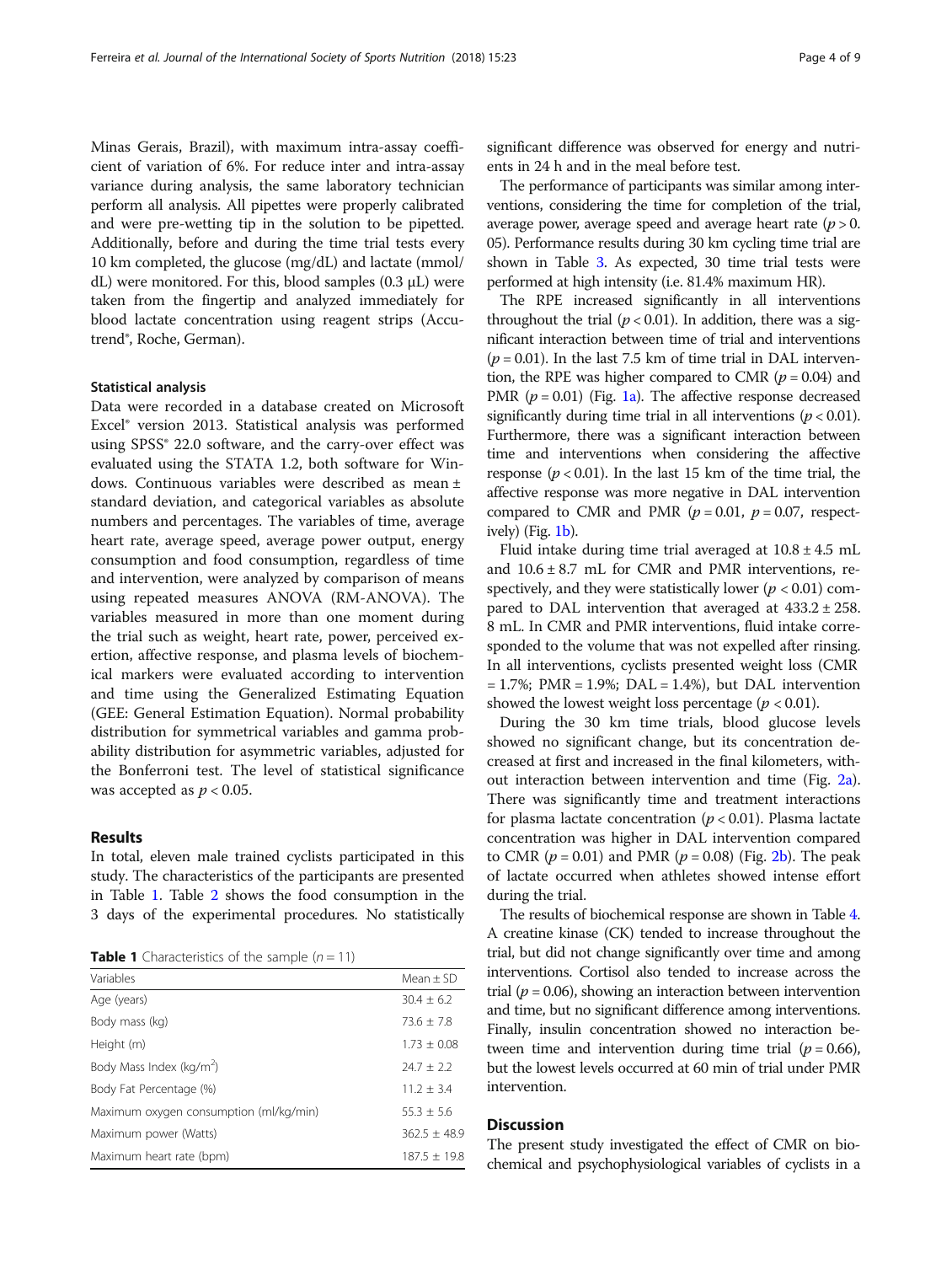| Food intake          | CMR               | <b>PMR</b>        | DAL               | $\overline{p}$ |
|----------------------|-------------------|-------------------|-------------------|----------------|
| 24 h before the test |                   |                   |                   |                |
| Energy intake (Kcal) | $2454 \pm 753$    | $2682 \pm 960$    | $2965 \pm 1183$   | 0.599          |
| CHO intake (q)       | $307.4 \pm 109.2$ | $302.7 \pm 90.7$  | $359.4 \pm 150.9$ | 0.593          |
| % de contribution    | 50                | 45                | 48                |                |
| g/kg                 | 4.2               | 4.1               | 4.9               |                |
| PTN intake (g)       | $144.0 \pm 44.8$  | $171.8 \pm 128.2$ | $196.6 \pm 128.4$ | 0.307          |
| % de contribution    | 23.5              | 23.5              | 26.5              |                |
| g/kg                 | 2.0               | 2.3               | 2.7               |                |
| LIP intake (g)       | $72.0 \pm 38.1$   | $87.1 \pm 20.5$   | $82.3 \pm 33.6$   | 0.565          |
| % de contribution    | 26                | 30                | 25                |                |
| g/kg                 | 1.0               | 1.2               | 1.1               |                |
| Meal pre to the test |                   |                   |                   |                |
| Energy intake (Kcal) | $669 \pm 137$     | $643 \pm 83$      | $621 \pm 93$      | 0.288          |
| CHO intake (q)       | $74.6 \pm 20.1$   | $62.4 \pm 12.9$   | $68.2 \pm 18.8$   | 0.107          |
| % de contribution    | 45                | 39                | 44                |                |
| g/kg                 | 1.0               | 0.8               | 0.9               |                |
| PTN intake (q)       | $62.9 \pm 21.4$   | $53.8 \pm 8.5$    | $57.2 \pm 16.1$   | 0.462          |
| % de contribution    | 38                | 34                | 37                |                |
| g/kg                 | 0.9               | 0.7               | $0.8\,$           |                |
| $LIP$ intake $(q)$   | $12.2 \pm 4.1$    | $18.6 \pm 8.5$    | $12.5 \pm 5.7$    | 0.106          |
| % de contribution    | 16                | 25                | 18                |                |
| g/kg                 | 0.2               | 0.3               | 0.2               |                |

<span id="page-4-0"></span>Table 2 Food intake of athletes in three different interventions

Data were analyzed with RM-ANOVA. Values expressed in Mean ± SD

CMR carbohydrate mouth rinsing, PMR placebo mouth rinsing, DAL drinking ad libitum, CHO carbohydrates, PTN proteins, LIP lipids

fed state. There was no significant improvement of performance or change in metabolic response after CMR compared to the ad libitum strategy and the placebo. However, there was an attenuation on psychophysical responses after mouth rinse interventions (PMR and CMR) compared to ad libitum intake. Ad libitum water ingestion also led to higher blood lactate concentrations during the trial.

Recent studies indicate that the nutritional status prior to interventions is one of the factors determining improvement in cycling performance. Several studies report their benefit in 4 h fasting situations [\[12,](#page-7-0) [16](#page-7-0)–[18](#page-7-0), [29\]](#page-8-0). One possible explanation is that fasting can increase muscle

metabolism in trained cyclists [[32](#page-8-0)], and carbohydrates mouth rinse may enhance exercise intensity and promote more rapid muscular adaptations [\[33\]](#page-8-0). Nevertheless, the practice of competing while fasting is not common among athletes, and the relevance of this strategy is questionable [[23](#page-8-0)]. In our study, the time trial was performed around 2 h after participants' last meal, and there was no statistical change in performance, considering time for completion of test, heart rate, power and average speed. Similarly, researchers found no effect on performance when carbohydrate mouth rinse was used by athletes in a fed state [[21](#page-8-0)–[23\]](#page-8-0). It is important to note that athletes' eating

|  | <b>Table 3</b> Comparison of performance in cycling 30 km time trial test among three interventions |  |  |  |  |  |  |  |  |
|--|-----------------------------------------------------------------------------------------------------|--|--|--|--|--|--|--|--|
|--|-----------------------------------------------------------------------------------------------------|--|--|--|--|--|--|--|--|

| DAL              |      |
|------------------|------|
| $54.5 \pm 2.5$   | 0.82 |
| $196.9 + 22.4$   | 0.84 |
| $32.9 \pm 1.5$   | 0.84 |
| $153.7 \pm 16.5$ | 0.38 |
|                  |      |

Data were analyzed with RM-ANOVA. Values expressed in Mean ± SD

CMR carbohydrate mouth rinsing, PMR placebo mouth rinsing, DAL drinking ad libitum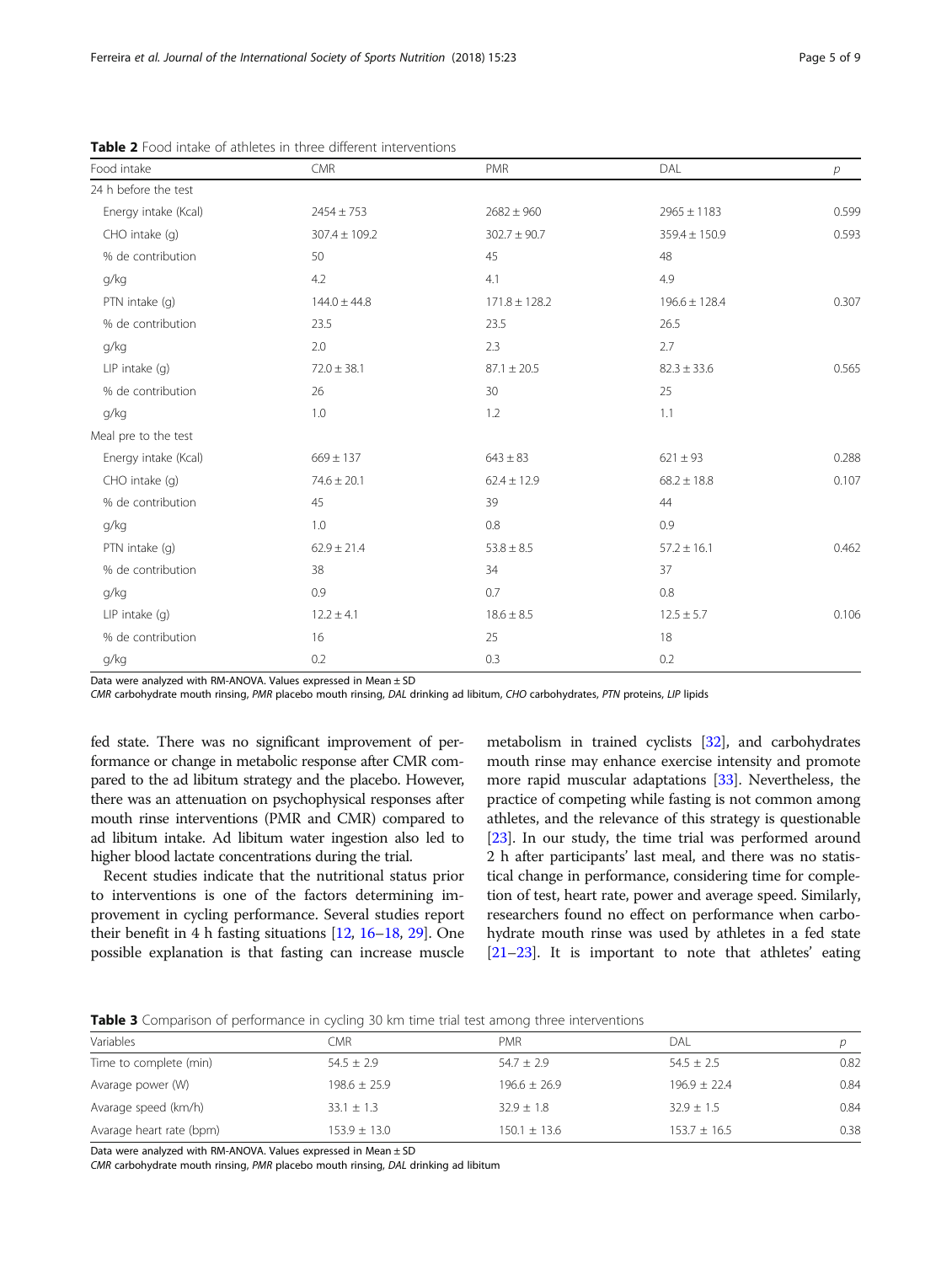<span id="page-5-0"></span>

patterns did not vary during interventions on different days, which ensures that changes in the variables can be attributed to the strategies tested.

Regarding psychophysiological responses, no significant difference was observed between CMR and PMR, but both presented difference from ad libitum intake. RPE was higher in last 7.5 km and affective response was lower at 22.5 km in the DAL strategy. These results corroborates the higher lactate level found in the ad libitum intake. In contemporary theoretical models of fatigue, perceived exertion appears as an important indicator in the regulation of physical performance [\[34\]](#page-8-0), which is used to monitor and to evaluate exercise tolerance and the level of effort, associating with the physiological stress [\[35](#page-8-0)]. The central governor theory proposes the existence of a conscious regulation in order to ensure the maintenance of the physiological homeostasis and prevent catastrophic changes. In this sense, previous study has found an association between

increased blood lactate concentration and increased perceived exertion, suggesting a possible increment in muscle activity during increasing intensity of exercise [\[36\]](#page-8-0). Thus, a raise of perceived exertion may modulate performance by means of self-determined fluctuations in external workload, in order to prevent an unsustainable effort that would be deleterious to performance [\[34](#page-8-0), [37,](#page-8-0) [38\]](#page-8-0). In our study is possible that participants under ad libitum intervention may have made a greater effort to maintain the same workload [[12](#page-7-0), [39\]](#page-8-0), since no significant changes were found in power and performance of these individuals.

Previous studies did not find differences in perceptual responses between CMR and PMR interventions [\[12,](#page-7-0) [17](#page-7-0), [23](#page-8-0)]. Backhouse et al. observed lower values of RPE when subjects ingested a carbohydrate solution compared to a placebo solution, but they did not report attenuation of perceptual responses when the solution is not ingested [[40](#page-8-0)]. In our study, the use of artificial sweetener in order to reduce



Fig. 2 Behavior of glycemia (Panel a) and blood lactate (Panel b) during the time trial in the three treatments. CMR, carbohydrate mouth rinsing. PMR, placebo mouth rinsing. DAL, drinking ad libitum. Data expressed in mean ± SD. Analyzed data according to GEE. \*Time and intervention interactions was  $p < 0.01$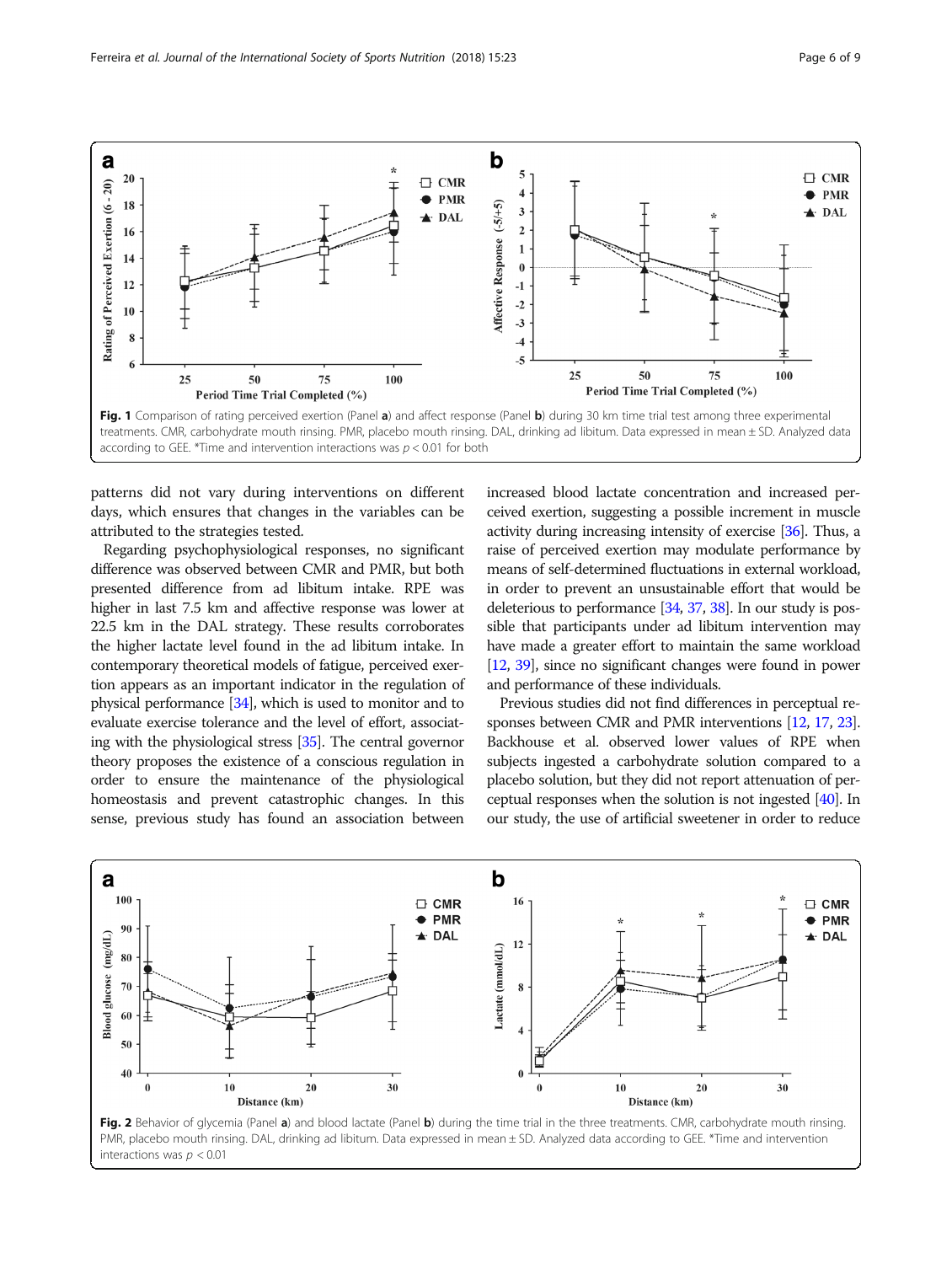| Variables        | Interventions | O'                         | 60'               | 90'                           | $p^a$ | $p^{\rm b}$ | $p^c$ |
|------------------|---------------|----------------------------|-------------------|-------------------------------|-------|-------------|-------|
| Cortisol (µg/dL) | <b>CMR</b>    | $11.2 \pm 4.3*$            | $17.0 \pm 8.32$   | $18.8 \pm 6.5$                | 0.056 | 0.566       | 0.047 |
|                  | <b>PMR</b>    | $8.5 \pm 3.7$ <sup>*</sup> | $17.0 \pm 6.73$   | $17.5 \pm 5.9$                |       |             |       |
|                  | DAL.          | $11.5 \pm 7.5$             | $18.2 \pm 8.39$   | $17.7 \pm 6.3$                |       |             |       |
| Insulin (ulL/mL) | <b>CMR</b>    | $10.1 \pm 7.3$             | $9.2 \pm 5.67$    | $10.1 \pm 6.3$ <sup>**</sup>  | 0.175 | 0.023       | 0.668 |
|                  | <b>PMR</b>    | $6.2 \pm 2.6$              | $7.4 \pm 5.10$    | $8.2 \pm 7.07$                |       |             |       |
|                  | DAL           | $11.1 \pm 13.1$            | $12.5 \pm 10.0$   | $13.1 \pm 12.1$ <sup>**</sup> |       |             |       |
| $CK$ (U/L)       | <b>CMR</b>    | $192.8 \pm 132.1$          | $237.6 \pm 159.0$ | $208.1 \pm 144.6$             | 0.492 | 0.403       | 0.117 |
|                  | <b>PMR</b>    | $748.5 + 172.9$            | $304.0 + 120.6$   | $274 \pm 111.8$               |       |             |       |
|                  | DAL           | $208.2 \pm 75.4$           | $225.3 \pm 52.9$  | $210.8 \pm 60.8$              |       |             |       |

<span id="page-6-0"></span>Table 4 Comparison of cortisol, insulin and creatine kinase (CK) before (0'), the end (60') and 30 min after the end (90) of three interventions in time trial

Values expressed in Mean ± SD; Analyzed data according to GEE

CMR carbohydrate mouth rinsing, PMR placebo mouth rinsing, DAL drinking ad libitum

<sup>a</sup>time; <sup>b</sup> treatment; <sup>c</sup> interaction time \* treatment; *Bonferroni* Post hoc: \*p = 0.03; \*\*p = 0.01

the difference of taste among solutions may have influenced the results, since the interaction of such sweeteners with taste receptors could mask the effect of carbohydrate solution [[41](#page-8-0), [42](#page-8-0)].

Cramer et al. believed that CMR would attenuate perceptual responses in the heat, however, they concluded that the high temperature may have counteracted any possible ergogenic effect of this strategy, since in these situations the high thermal and cardiovascular strain contribute more to performance than the presence of carbohydrates [\[43](#page-8-0)]. Studies previous have shown that the hydration status is not the main factor influencing physical performance and causing perceptual changes in this type of exercise  $[9, 10, 38, 44, 45]$  $[9, 10, 38, 44, 45]$  $[9, 10, 38, 44, 45]$  $[9, 10, 38, 44, 45]$  $[9, 10, 38, 44, 45]$  $[9, 10, 38, 44, 45]$  $[9, 10, 38, 44, 45]$  $[9, 10, 38, 44, 45]$  $[9, 10, 38, 44, 45]$ . In our study, subjects did not reach dehydration in any of the interventions, and fluid ingestion or rinsing did not influence the results. Goulet et al. suggested that exercise intensity and duration have a greater impact on performance [[44\]](#page-8-0).

In the pioneering study of Carter et al., suggested that CMR strategy could increase blood glucose and insulin concentrations, improving performance through enhanced glucose uptake into the active muscles and maintaining carbohydrate oxidation rates compared with water rinsing [[12](#page-7-0)]. This hypothesis is based on the parasympathetic reflex and the cephalic phase of insulin release that are triggered by contact of sweet substances with taste receptors. However, the activation of theses mechanisms without the use of sweet substances has not been described [[46](#page-8-0)]. Recently, Murray et al. [\[47\]](#page-8-0) observed that CMR improved performance in 40 km cycling time-trial without altering plasma insulin concentration. Plasma insulin was collected at 5 km intervals throughout the first 25 km, and glucose samples were collected at 5 km intervals throughout the exercise bout. No change in plasma insulin was detected between conditions ( $p = 0.638$ , ES < 0.03). In our study, the carbohydrate used for mouth rinsing was a maltodextrin without flavor solution that was compared

to rinsing with a placebo and ad libitum water intake, but no statistical differences were observed in glucose and insulin concentrations. Other studies also did not show significant changes in glucose concentrations without ingestion of carbohydrate solutions [[17](#page-7-0), [21,](#page-8-0) [29](#page-8-0), [41](#page-8-0)].

Ali et al. compared strategies of mouth rinse and ingestion with carbohydrate and placebo, and they observed an increase in blood glucose, lactate and insulin concentrations only after carbohydrate intake [[33](#page-8-0)]. Our study also suggested a lack of changes in metabolic responses under CMR, since we did not observe significant changes in plasma cortisol levels after exercise under the influence of all interventions. Bakhouse et al. reported a decrease in cortisol levels when carbohydrate was ingested, compared to placebo intake  $[40]$  $[40]$  $[40]$ . There are no other studies evaluating the effect of CMR on cortisol or other glucoregulatory hormones. Similarly, blood CK concentrations did not differ among interventions. These results support the hypothesis that the mechanism responsible for performance improvement observed in some studies is probably related to the central nervous system [[2,](#page-7-0) [14](#page-7-0), [18](#page-7-0), [19](#page-7-0)]. Like most studies in the literature that evaluate the response of glucoregulatory hormones to exercise, we did not control plasma shifts accounted. In fact, we do not know whether these hormones are altered by possible plasma volume alterations induced exercise, so we suggest that future studies control this variable.

It is important to emphasize that the inclusion of the DAL strategy is a novelty of our study, comparing the ergogenic effects of CMR with the traditional fluid intake recommendations for this type of exercise  $[9-11]$  $[9-11]$  $[9-11]$  $[9-11]$  $[9-11]$ . Most studies compared CMR to placebo or water rinsing. Although we have not used scales of thirst sensation and gastrointestinal discomfort, participants reported that they preferred trials without rinsing, since they did not have the habit of using it. The sensation of thirst was expressed more after rinsing interventions, and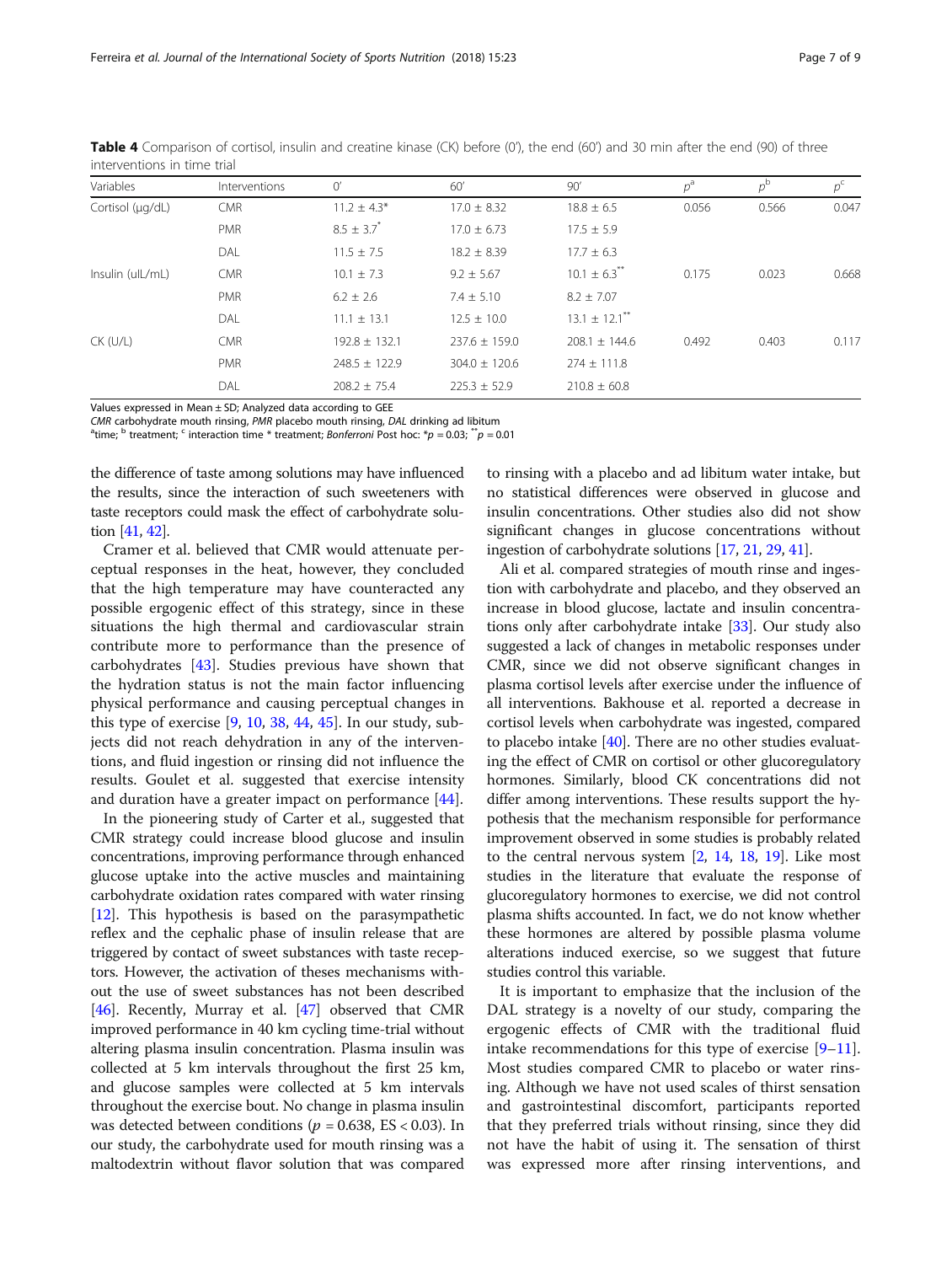<span id="page-7-0"></span>there was no report of gastrointestinal discomfort in any of the interventions.

# Conclusions

CMR in a fed state showed no improvement in performance compared to placebo rinse and ad libitum water intake, with regard to time for completion of the test. RPE was higher and affective response was lower in only one moment of time trial of DAL intervention. CMR strategy did not influence the plasma levels of metabolic variables such as glucose, lactate, insulin, cortisol and CK. These findings suggest that the possible ergogenic effect of CMR does not exceed the effects of traditional fluid intake recommendations for cycling time trial.

### Abbreviations

ANOVA: Analysis of variance; BMI: Body mass index; CK: Creatine kinase; CMR: Carbohydrate mouth rinse; DAL: Drinking "ad libitum"; GEE: Generalized estimating eqs.; HR: Heart rate; PMR: Placebo mouth rinse; RPE: Rate of perceived exertion;  $VO<sub>2más</sub>$ : maximum oxygen consumption

### Acknowledgements

The authors would like to thank the cyclists and research assistants involved in this investigation for their participation, enthusiasm, and cooperation.

#### Availability of data and materials

Data are presented in the manuscript, further information available upon request.

### Authors' contributions

AMJF and APTF designed the study. AMJF, LFFJ and TAA carried out the data collection. AMJF manufactured the test solutions. APTF, AM and LFFJ performed the statistical analysis. AMJF, APTF, AHO and HME conceived the study, and participated in its design and coordination. TMAL performed the biochemical analyzes. All authors helped to draft the manuscript, read and approved the final manuscript.

### Ethics approval and consent to participate

This study was approved by the Research Ethics Committee of the Federal University of Rio Grande do Norte under protocol number 31747714.7.0000.5568. The study was conducted in accordance with the requirements of the declarations of Helsinki. All participants were informed about the procedures and signed an informed consent form prior to enrollment in the study.

#### Competing interests

The authors declare that they have no competing interests.

### Publisher's Note

Springer Nature remains neutral with regard to jurisdictional claims in published maps and institutional affiliations.

#### Author details

<sup>1</sup>Graduate Progrtam in Physical Education, Federal University of Rio Grande do Norte, Avenida senador Salgado Filho 3000, Campus Universitário, Lagoa Nova, Natal, RN, Brazil. <sup>2</sup>HCor, Institute of Research, Coracao Hospital, São Paulo, SP, Brazil. <sup>3</sup>IC/FUC, Postgraduate Program in Health Sciences, Cardiology Institute / University Foundation of Rio Grande do Sul Cardiology, Porto Alegre, RS, Brazil. <sup>4</sup>UFABC, Universidade Federal do ABC, São Bernardo do Campo, São Paulo, Brazil.

### Received: 27 October 2017 Accepted: 24 April 2018 Published online: 02 May 2018

#### References

- 1. Thomas D, Erdman K, Burke L. American college of sports medicine joint position statement. Nutrition and athletic performance. Med Sci Sport Exerc. 2016;48:543–68. [https://doi.org/10.1249/MSS.0000000000000852.](https://doi.org/10.1249/MSS.0000000000000852)
- 2. Jeukendrup A. A step towards personalized sports nutrition: carbohydrate intake during exercise. Sport Med. 2014;44:S25–33. [https://doi.org/10.1007/](https://doi.org/10.1007/s40279-014-0148-z) [s40279-014-0148-z](https://doi.org/10.1007/s40279-014-0148-z).
- 3. Winnick JJ, Davis JM, Welsh RS, Carmichael MD, Murphy EA, Blackmon JA. Carbohydrates feedings during team sport exercise preserve physical and CNS function. Med Sci Sports Exerc. 2005;37:306–15. [https://doi.org/10.1249/](https://doi.org/10.1249/01.MSS.0000152803.35130.A4) [01.MSS.0000152803.35130.A4](https://doi.org/10.1249/01.MSS.0000152803.35130.A4).
- 4. Coyle EF, Coggan a R, Hemmert MK, Ivy JL. Muscle glycogen utilization during prolonged strenuous exercise when fed carbohydrate. J Appl Physiol. 1986;61:165–72.
- 5. Torrens SL, Areta JL, Parr EB, Hawley JA. Carbohydrate dependence during prolonged simulated cycling time trials. Eur J Appl Physiol. 2016;116:781–90. [https://doi.org/10.1007/s00421-016-3333-y.](https://doi.org/10.1007/s00421-016-3333-y)
- 6. Correia-Oliveira CR, Bertuzzi R, Kiss MAPD, Lima-Silva AE. Strategies of dietary carbohydrate manipulation and their effects on performance in cycling time trials. Sport Med. 2013;43:707–19. [https://doi.org/10.1007/s40279-013-0054-9.](https://doi.org/10.1007/s40279-013-0054-9)
- 7. Carter JM, Jeukendrup AE, Mann CH, Jones D a. The effect of glucose infusion on glucose kinetics during a 1-h time trial. Med Sci Sports Exerc. 2004;36:1543–50. [https://doi.org/10.1249/01.MSS.0000139892.69410.D8.](https://doi.org/10.1249/01.MSS.0000139892.69410.D8)
- 8. Casa DJ, Armstrong LE, Hillman SK, Montain SJ, Reiff RV, Rich BSE, et al. National Athletic Trainers' Association position statement: fluid replacement for athletes. J Athl Train. 2000;35:212–24. [https://doi.org/10.](https://doi.org/10.4085/1062-6050-48.2.25) 4085/1062-6050-48.2.25
- 9. Wall BA, Watson G, Peiffer JJ, Abbiss CR, Siegel R, Laursen PB. Current hydration guidelines are erroneous: dehydration does not impair exercise performance in the heat. Br J Sports Med. 2013:1–8. [https://doi.org/10.1136/](https://doi.org/10.1136/bjsports-2013-092417) [bjsports-2013-092417](https://doi.org/10.1136/bjsports-2013-092417).
- 10. Berkulo M a R, Bol S, Levels K, Lamberts RP, Daanen H a M, Noakes TD. Adlibitum drinking and performance during a 40-km cycling time trial in the heat. Eur J Sport Sci. 2015:1–8. [https://doi.org/10.1080/17461391.2015.1009495.](https://doi.org/10.1080/17461391.2015.1009495)
- 11. Noakes TD. Drinking guidelines for exercise: what evidence is there that athletes should drink "as much as tolerable", "to replace the weight lost during exercise" or "ad libitum"? J Sports Sci. 2007;25:781–96. [https://doi.](https://doi.org/10.1080/02640410600875036) [org/10.1080/02640410600875036](https://doi.org/10.1080/02640410600875036).
- 12. Carter JM, Jeukendrup AE, Jones D a. The effect of carbohydrate mouth rinse on 1-h cycle time trial performance. Med Sci Sports Exerc. 2004;36: 2107–11. [https://doi.org/10.1249/01.MSS.0000147585.65709.6F.](https://doi.org/10.1249/01.MSS.0000147585.65709.6F)
- 13. Rollo I, Williams C, Gant N, Nute M. The influence of carbohydrate mouth rinse on self-selected speeds during a 30-min treadmill run. Int J Sport Nutr Exerc Metab. 2008;18:585–600. <https://doi.org/10.1123/ijsnem.18.6.585>.
- 14. Chambers ES, Bridge MW, Jones D a. Carbohydrate sensing in the human mouth: effects on exercise performance and brain activity. J Physiol. 2009; 587:1779–94. [https://doi.org/10.1113/jphysiol.2008.164285.](https://doi.org/10.1113/jphysiol.2008.164285)
- 15. Pottier A, Bouckaert J, Gilis W, Roels T, Derave W. Mouth rinse but not ingestion of a carbohydrate solution improves 1-h cycle time trial performance. Scand J Med Sci Sport. 2010;20:105–11. [https://doi.org/10.](https://doi.org/10.1111/j.1600-0838.2008.00868.x) [1111/j.1600-0838.2008.00868.x](https://doi.org/10.1111/j.1600-0838.2008.00868.x).
- 16. Fares EJM, Kayser B. Carbohydrate mouth rinse effects on exercise capacity in pre- and postprandial states. J Nutr Metab. 2011;2011 [https://doi.org/10.](https://doi.org/10.1155/2011/385962) [1155/2011/385962](https://doi.org/10.1155/2011/385962).
- 17. Lane SC, Bird SR, Burke LM, Hawley J a. Effect of a carbohydrate mouth rinse on simulated cycling time-trial performance commenced in a fed or fasted state. Appl Physiol Nutr Metab. 2013;38:134–9. [https://doi.org/](https://doi.org/10.1139/apnm-2012-0300) [10.1139/apnm-2012-0300.](https://doi.org/10.1139/apnm-2012-0300)
- 18. Turner CE, Byblow WD, Stinear CM, Gant N. Carbohydrate in the mouth enhances activation of brain circuitry involved in motor performance and sensory perception. Appetite. 2014;80:212–9. [https://doi.org/10.1016/](https://doi.org/10.1016/j.appet.2014.05.020) [j.appet.2014.05.020.](https://doi.org/10.1016/j.appet.2014.05.020)
- 19. Bortolotti H, Altimari LR, Costa MV, Cyrino ES. Mouth rinse with carbohydrate drink and performance: hypothesis of its central action. Int Sport J. 2014;15:84–95.
- 20. Devenney S, Mangan S, Shortall M, Collins K. Effects of carbohydrate mouth rinse and caffeine on high-intensity interval running in a fed state. Appl Physiol Nutr Metab. 2017:1-5. <https://doi.org/10.1139/apnm-2017-0458>.